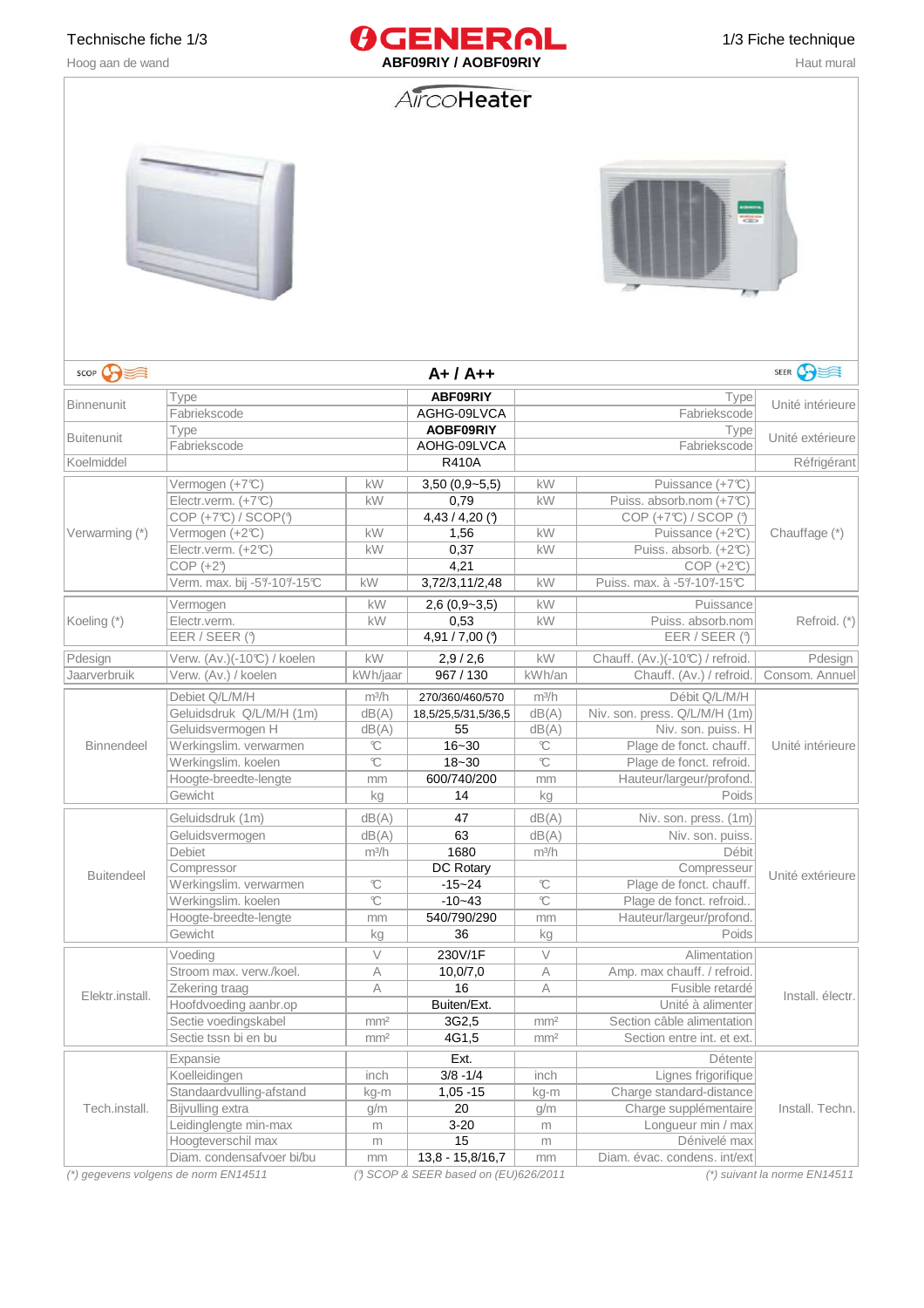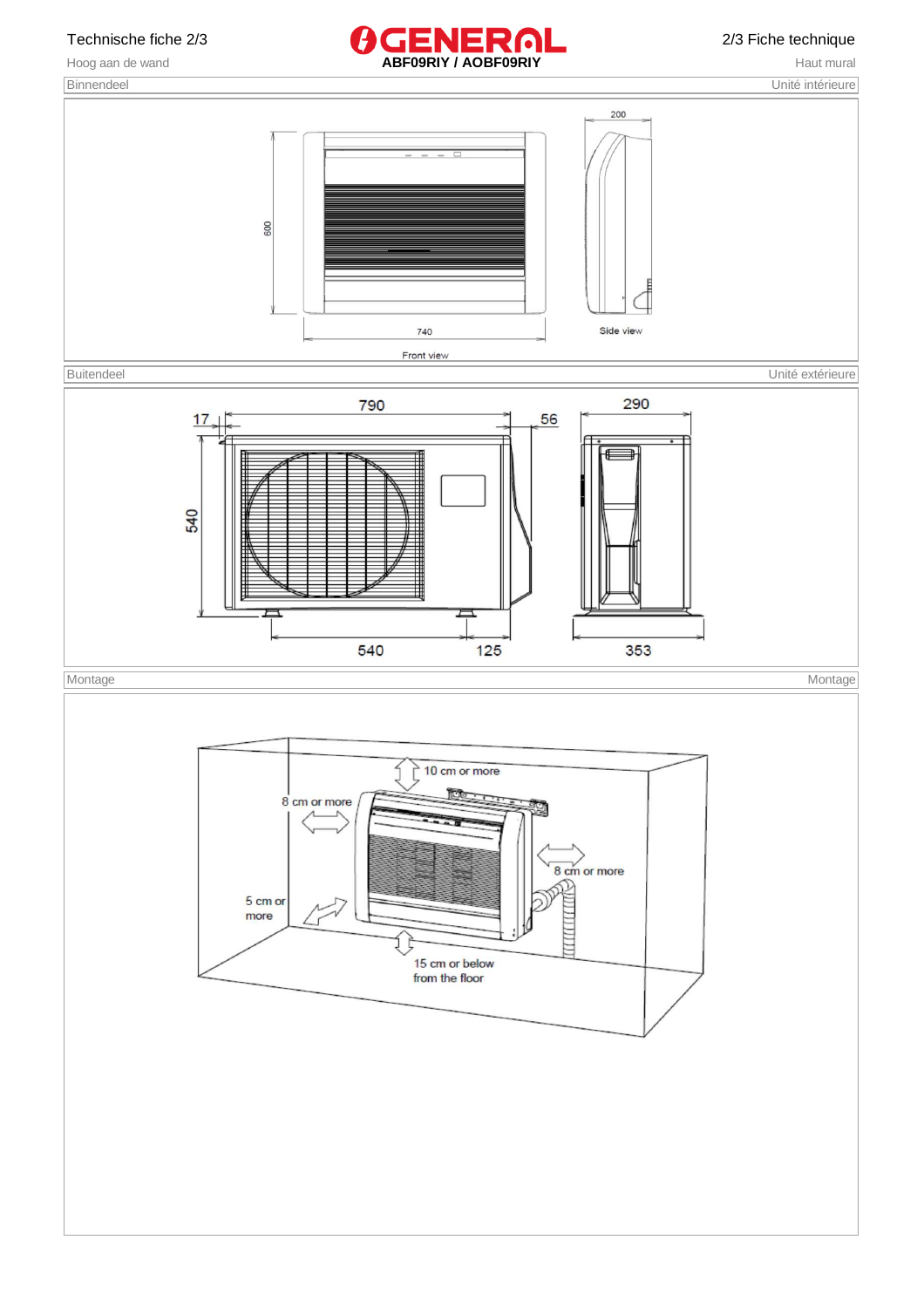

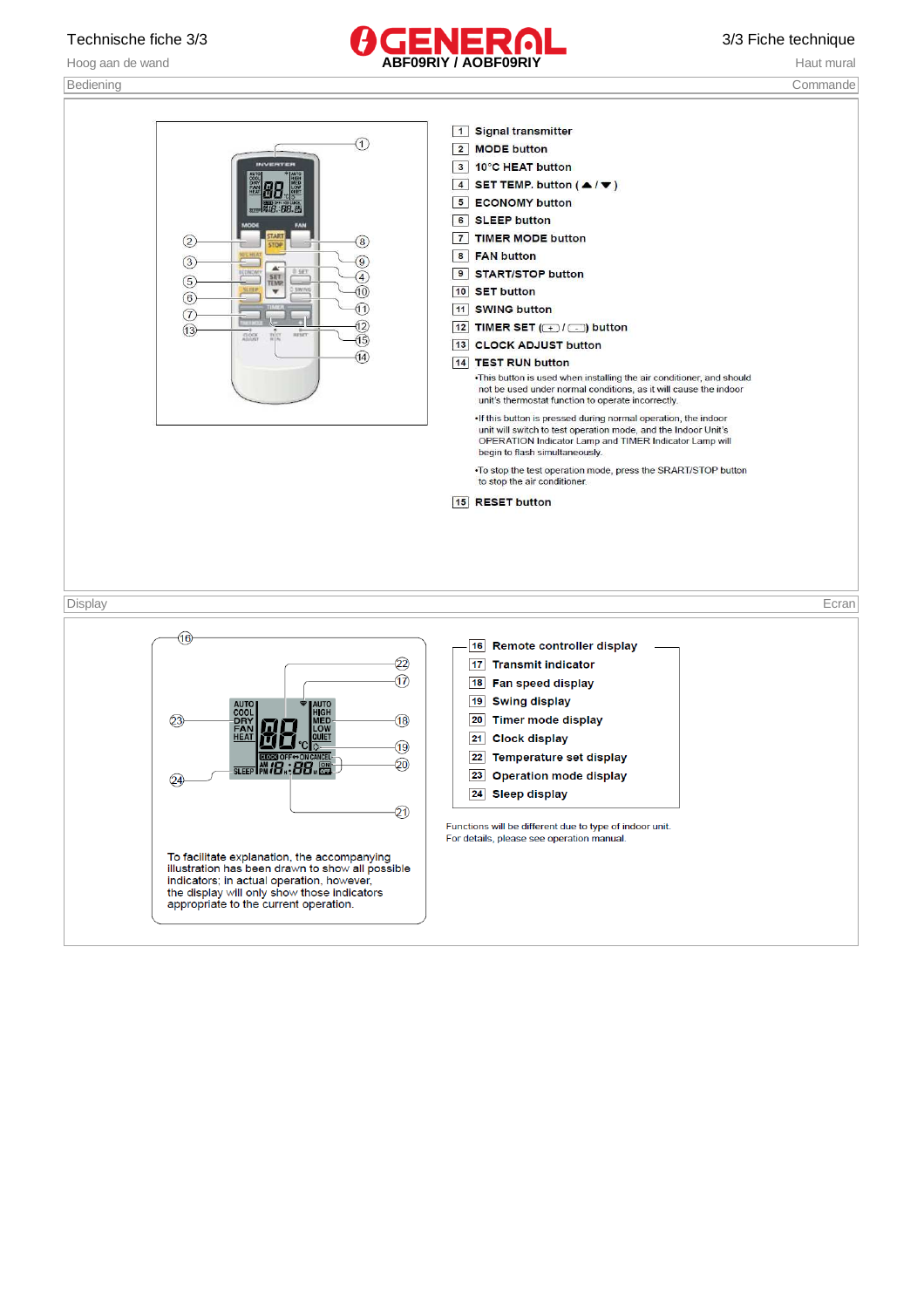: GENERAL **CONDITIONER IGLE SPLIT** DOR. HG09LVCA HG09LVCA

Information to identify the model(s) to which the information relates to:

|                | AIR |
|----------------|-----|
| TYPE           | SIN |
|                | FLC |
| Indoor unit(s) | AGI |
| Outdoor unit   | AOI |
| BRAND          | GEI |

| Heating/Average                                                                                         |        |       |      |                                                                                                               |             |       |      |  |  |  |  |  |
|---------------------------------------------------------------------------------------------------------|--------|-------|------|---------------------------------------------------------------------------------------------------------------|-------------|-------|------|--|--|--|--|--|
| Declared capacity for heating/Average season,<br>at indoor temperature 20 °C and outdoor temperature Tj |        |       |      | Declared coefficient of performance/Average season,<br>at indoor temperature 20 °C and outdoor temperature Tj |             |       |      |  |  |  |  |  |
| Item                                                                                                    | Symbol | Value | Unit | Item                                                                                                          | Symbol      | Value | Unit |  |  |  |  |  |
| $Tj = -7^{\circ}C$                                                                                      | Pdh    | 2.57  | kW   | $Tj = -7^{\circ}C$                                                                                            | <b>COPd</b> | 3.03  |      |  |  |  |  |  |
| $Tj = 2^{\circ}C$                                                                                       | Pdh    | .56   | kW   | $Ti = 2^{\circ}C$                                                                                             | <b>COPd</b> | 4.21  |      |  |  |  |  |  |
| $Tj = 7^{\circ}C$                                                                                       | Pdh    | .54   | kW   | $Tj = 7^{\circ}C$                                                                                             | <b>COPd</b> | 5.58  |      |  |  |  |  |  |
| $\mathsf{T}$ j = 12°C                                                                                   | Pdh    | 1.84  | kW   | $T$ i = 12°C                                                                                                  | <b>COPd</b> | 6.52  |      |  |  |  |  |  |
| $T$ j = bivalent temperature                                                                            | Pdh    | 2.57  | kW   | $T_i$ = bivalent temperature                                                                                  | <b>COPd</b> | 3.03  |      |  |  |  |  |  |
| $Tj = operating limit$                                                                                  | Pdh    | 2.03  | kW   | $T_i$ = operating limit                                                                                       | <b>COPd</b> | 2.58  |      |  |  |  |  |  |

| Heating/Warmer                                                                                         |        |       |      |                                                                                                              |             |       |      |  |  |  |  |  |  |
|--------------------------------------------------------------------------------------------------------|--------|-------|------|--------------------------------------------------------------------------------------------------------------|-------------|-------|------|--|--|--|--|--|--|
| Declared capacity for heating/Warmer season,<br>at indoor temperature 20 °C and outdoor temperature Tj |        |       |      | Declared coefficient of performance/Warmer season,<br>at indoor temperature 20 °C and outdoor temperature Tj |             |       |      |  |  |  |  |  |  |
| Item                                                                                                   | Symbol | Value | Unit | Item                                                                                                         | Symbol      | Value | Unit |  |  |  |  |  |  |
| $Tj = 2^{\circ}C$                                                                                      | Pdh    | N/A   | kW   | $T = 2^{\circ}C$                                                                                             | <b>COPd</b> | N/A   |      |  |  |  |  |  |  |
| $Tj = 7^{\circ}C$                                                                                      | Pdh    | N/A   | kW   | $Ti = 7^{\circ}C$                                                                                            | <b>COPd</b> | N/A   |      |  |  |  |  |  |  |
| $Tj = 12^{\circ}C$                                                                                     | Pdh    | N/A   | kW   | $T = 12^{\circ}C$                                                                                            | <b>COPd</b> | N/A   |      |  |  |  |  |  |  |
| $Tj$ = bivalent temperature                                                                            | Pdh    | N/A   | kW   | $T_i$ = bivalent temperature                                                                                 | <b>COPd</b> | N/A   |      |  |  |  |  |  |  |
| $Tj = operating limit$                                                                                 | Pdh    | N/A   | kW   | $Tj = operating limit$                                                                                       | <b>COPd</b> | N/A   |      |  |  |  |  |  |  |

| Design load     |          |       |      | Seasonal efficiency |             |       |      |  |
|-----------------|----------|-------|------|---------------------|-------------|-------|------|--|
| Item            | Symbol   | Value | Unit | Item                | Symbol      | Value | Unit |  |
| Cooling         | Pdesignc | 2.6   | kW   | ,Cooling            | <b>SEER</b> | 7.00  |      |  |
| Heating/Average | Pdesignh | 2.9   | kW   | Heating/Average     | SCOP/A      | 4.20  |      |  |
| Heating/Warmer  | Pdesignh | N/A   | kW   | Heating/Warmer      | SCOP/W      | N/A   |      |  |
| Heating/Colder  | Pdesignh | N/A   | kW   | Heating/Colder      | SCOP/C      | N/A   |      |  |

| Heating/Colder                                                                                         |                                                                                                              |       |      |                              |                  |      |  |  |  |  |  |  |
|--------------------------------------------------------------------------------------------------------|--------------------------------------------------------------------------------------------------------------|-------|------|------------------------------|------------------|------|--|--|--|--|--|--|
| Declared capacity for heating/Colder season,<br>at indoor temperature 20 °C and outdoor temperature Tj | Declared coefficient of performance/Colder season,<br>at indoor temperature 20 °C and outdoor temperature Tj |       |      |                              |                  |      |  |  |  |  |  |  |
| Item                                                                                                   | Symbol                                                                                                       | Value | Unit | Item                         | Value            | Unit |  |  |  |  |  |  |
| $Ti = -7^{\circ}C$                                                                                     | Pdh                                                                                                          | N/A   | kW   | $Tj = -7^{\circ}C$           | COPd             | N/A  |  |  |  |  |  |  |
| $Tj = 2^{\circ}C$                                                                                      | Pdh                                                                                                          | N/A   | kW   | $T = 2^{\circ}C$             | <b>COPd</b>      | N/A  |  |  |  |  |  |  |
| $Tj = 7^{\circ}C$                                                                                      | Pdh                                                                                                          | N/A   | kW   | $Tj = 7^{\circ}C$            | COP d            | N/A  |  |  |  |  |  |  |
| $Tj = 12^{\circ}C$                                                                                     | Pdh                                                                                                          | N/A   | kW   | $T$ j = 12°C                 | COP <sub>d</sub> | N/A  |  |  |  |  |  |  |
| $Ti = bivalent temperature$                                                                            | Pdh                                                                                                          | N/A   | kW   | $T_i$ = bivalent temperature | COP d            | N/A  |  |  |  |  |  |  |
| $Tj = operating limit$                                                                                 | Pdh                                                                                                          | N/A   | kW   | $T$ = operating limit        | COP d            | N/A  |  |  |  |  |  |  |
| 'Tj=-15℃                                                                                               | Pdh                                                                                                          | N/A   | kW   | $T = -15^{\circ}C$           | COP d            | N/A  |  |  |  |  |  |  |

| Cooling                                                                                       |                 |       |      |                                                                                                  |        |       |      |  |  |  |  |
|-----------------------------------------------------------------------------------------------|-----------------|-------|------|--------------------------------------------------------------------------------------------------|--------|-------|------|--|--|--|--|
| Declared capacity for cooling,<br>at indoor temperature 27 (19) °C and outdoor temperature Tj |                 |       |      | Declared energy efficiency ratio,<br>at indoor temperature 27 (19) °C and outdoor temperature Tj |        |       |      |  |  |  |  |
| Item                                                                                          | Symbol          | Value | Unit | Item                                                                                             | Symbol | Value | Unit |  |  |  |  |
| $Tj = 35^{\circ}C$                                                                            | Pd <sub>c</sub> | 2.60  | kW   | $T = 35^{\circ}C$                                                                                | EER d  | 4.91  |      |  |  |  |  |
| $Tj = 30^{\circ}C$                                                                            | Pdc             | 1.92  | kW   | $T = 30^{\circ}C$                                                                                | EER d  | 6.39  |      |  |  |  |  |
| $Tj = 25^{\circ}C$                                                                            | Pdc             | 1.32  | kW   | $T = 25^{\circ}C$                                                                                | EER d  | 9.90  |      |  |  |  |  |
| $Tj = 20^{\circ}C$                                                                            | Pdc             | 1.63  | kW   | $T = 20^{\circ}C$                                                                                | EER d  | 13.20 |      |  |  |  |  |

| Function |     |         |     |
|----------|-----|---------|-----|
| Cooling  | Yes | Average | Yes |
| Heating  | Yes | Warmer  | No  |
|          |     | Colder  | No  |

# Information sheet (Lot.10)

N/A = Not Applicable

This information includes the results of calculation of the seasonal energy consumption and efficiency for air conditioner in regards to ErP pursuant to the Commission Regulation(EU) No.206/2012 and No.626/2011.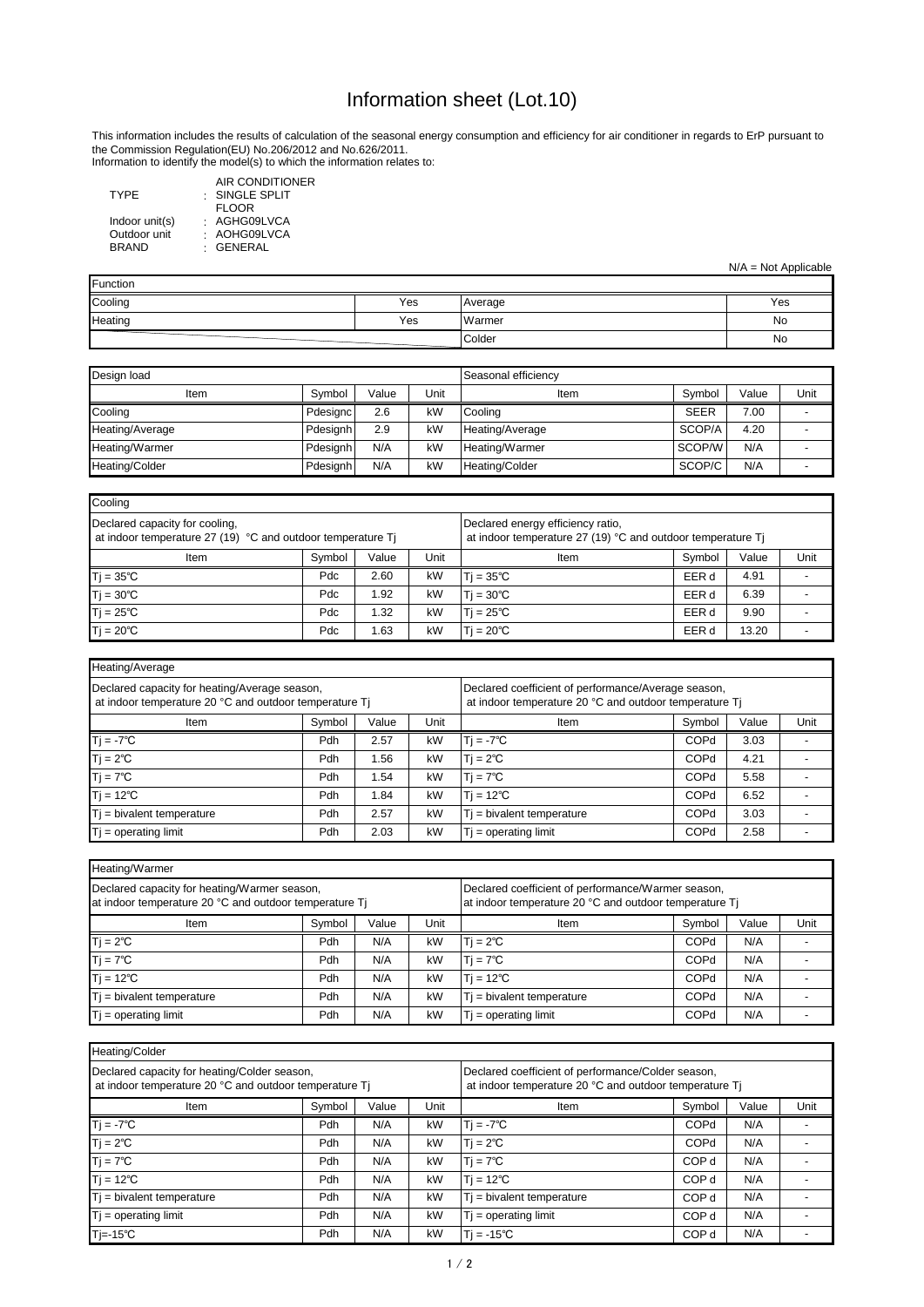| <b>Bivalent temperature</b> |        |       |             | Operating limit temperature |        |       |             |  |
|-----------------------------|--------|-------|-------------|-----------------------------|--------|-------|-------------|--|
| Item                        | Svmbol | Value | Unit        | Item                        | Symbol | Value | Unit        |  |
| Heating/Average             | Tbiv   | ٠.    | $\sim$<br>◡ | Heating/Average             | Tol    | $-15$ | $^{\circ}C$ |  |
| Heating/Warmer              | Tbiv   | N/A   | $\sim$      | Heating/Warmer              | Tol    | N/A   | $\sim$      |  |
| <b>Heating/Colder</b>       | Tbiv   | N/A   | $\sim$<br>ັ | Heating/Colder              | Tol    | N/A   | $\sim$      |  |

V20121214

| Cycling interval capacity       |        |       |      | Cycling interval efficiency     |               |       |      |  |
|---------------------------------|--------|-------|------|---------------------------------|---------------|-------|------|--|
| Item                            | Svmbol | Value | Unit | Item                            | Symbol        | Value | Unit |  |
| For cooling                     | Pcvcc  | N/A   | kW   | <b>For cooling</b>              | EERcyc        | N/A   |      |  |
| For heating                     | Pcych  | N/A   | kW   | IFor heating                    | <b>COPcyc</b> | N/A   |      |  |
| Degradation coefficient cooling | Cdc    | 0.25  |      | Degradation coefficient heating | Cdh           | 0.25  |      |  |

| Electric power input in power modes other than 'active mode' |                            |           |      | Annual electricity consumption |                            |       |       |  |
|--------------------------------------------------------------|----------------------------|-----------|------|--------------------------------|----------------------------|-------|-------|--|
| Item                                                         | Symbol                     | Value     | Unit | Item                           | Symbol                     | Value | Unit  |  |
| Off mode (Cooling/Heating)                                   | $P_{OFF}$                  | 9.0/9.0   | W    | Cooling                        | ${\sf Q}_{\sf CE}$         | 130   | kWh/a |  |
| Standby mode (Cooling/Heating)                               | $\mathsf{P}_{\mathsf{SB}}$ | 9.0/9.0   | W    | Heating/Average                | $\mathsf{Q}_{\mathsf{HE}}$ | 967   | kWh/a |  |
| Thermostat-off mode (Cooling/Heating)                        | $P_{TO}$                   | 14.0/10.0 | W    | Heating/Warmer                 | $\mathsf{Q}_{\mathsf{HE}}$ | N/A   | kWh/a |  |
| Crankcase heater mode (Cooling/Heating)                      | $P_{CK}$                   | 0.0/20.0  | W    | Heating/Colder                 | $Q_{HE}$                   | N/A   | kWh/a |  |

| Capacity control | <b>I</b> Other items |                                    |            |           |             |  |
|------------------|----------------------|------------------------------------|------------|-----------|-------------|--|
| ltem             | Y/N                  | Item                               | Symbol     | Value     | Unit        |  |
| Fixed            | No                   | Sound power level (Indoor/Outdoor) | $L_{WA}$   | 55.0/64.0 | dB(A)       |  |
| Staged           | No                   | Global warming potential           | <b>GWP</b> | 1975      | $kgCO2$ eq. |  |
| Variable         | Yes                  | Rated air flow (Indoor/Outdoor)    |            | 570/1680  | $m^3/h$     |  |

| Contact details for obtaining more information | <b>FUJITSU GENERAL LIMITED</b>                       |
|------------------------------------------------|------------------------------------------------------|
|                                                | 1116, Suenaga, Takatsu-ku, Kawasaki, 213-8502, Japan |